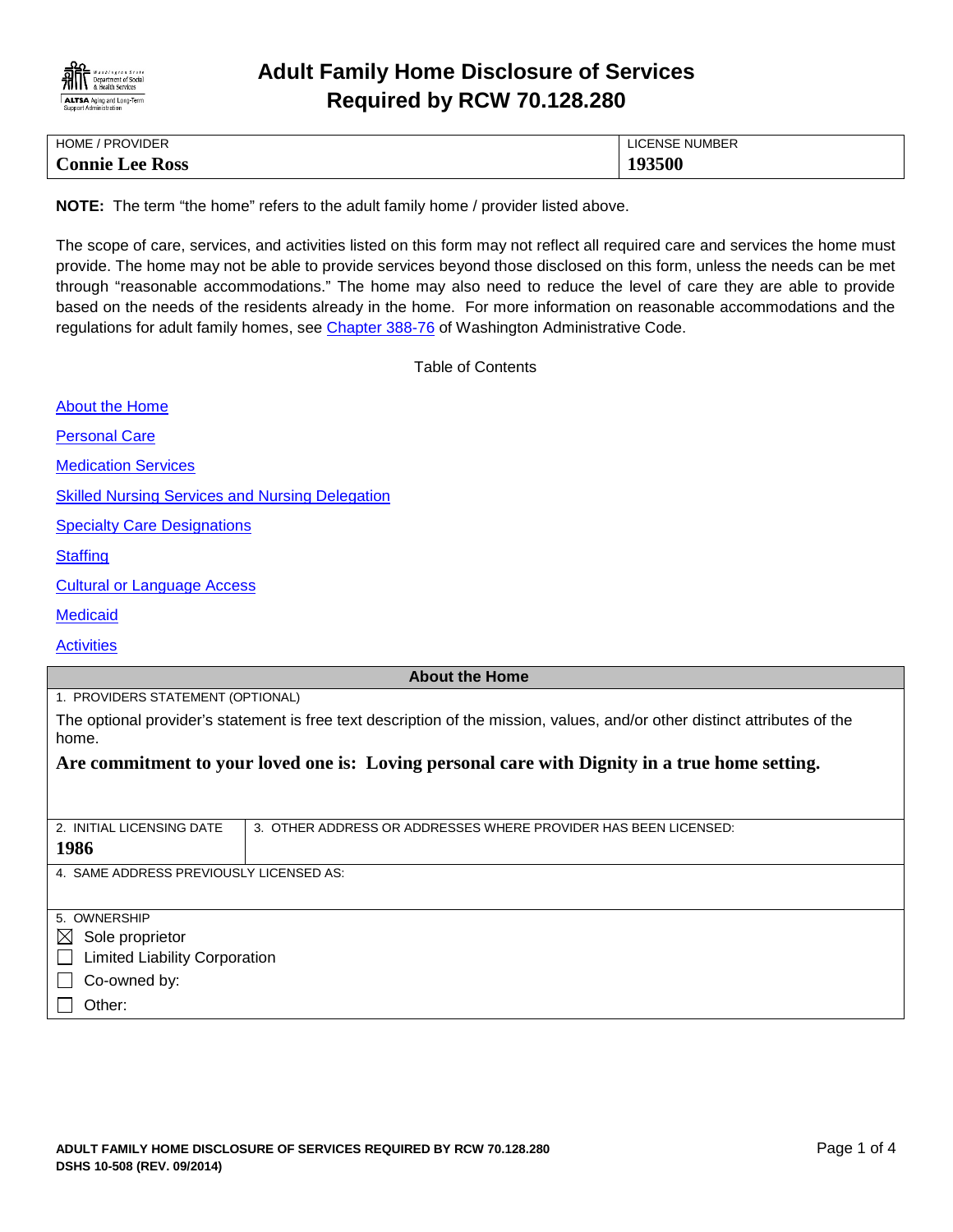### <span id="page-1-0"></span>**Personal Care**

| "Personal care services" means both physical assistance and/or prompting and supervising the performance of direct<br>personal care tasks as determined by the resident's needs, and does not include assistance with tasks performed by a<br>licensed health professional. (WAC 388-76-10000)                                 |
|--------------------------------------------------------------------------------------------------------------------------------------------------------------------------------------------------------------------------------------------------------------------------------------------------------------------------------|
| 1. EATING                                                                                                                                                                                                                                                                                                                      |
| If needed, the home may provide assistance with eating as follows:                                                                                                                                                                                                                                                             |
| We will provide specialized diets based on specific Client's Care Plan.                                                                                                                                                                                                                                                        |
| 2. TOILETING                                                                                                                                                                                                                                                                                                                   |
| If needed, the home may provide assistance with toileting as follows:                                                                                                                                                                                                                                                          |
| We provide assistance, or total assistance based on client's care plan.                                                                                                                                                                                                                                                        |
| 3. WALKING                                                                                                                                                                                                                                                                                                                     |
| If needed, the home may provide assistance with walking as follows:                                                                                                                                                                                                                                                            |
| Supervision to total assistance based on client's care plan.                                                                                                                                                                                                                                                                   |
| 4. TRANSFERRING                                                                                                                                                                                                                                                                                                                |
| If needed, the home may provide assistance with transferring as follows:                                                                                                                                                                                                                                                       |
| Supervision to total assistance based on client's care plan                                                                                                                                                                                                                                                                    |
| 5. POSITIONING                                                                                                                                                                                                                                                                                                                 |
| If needed, the home may provide assistance with positioning as follows:                                                                                                                                                                                                                                                        |
|                                                                                                                                                                                                                                                                                                                                |
| Supervision to total assistance based on client's care plan                                                                                                                                                                                                                                                                    |
| 6. PERSONAL HYGIENE                                                                                                                                                                                                                                                                                                            |
| If needed, the home may provide assistance with personal hygiene as follows:                                                                                                                                                                                                                                                   |
| Supervision to total assistance based on client's care plan                                                                                                                                                                                                                                                                    |
| 7. DRESSING                                                                                                                                                                                                                                                                                                                    |
| If needed, the home may provide assistance with dressing as follows:                                                                                                                                                                                                                                                           |
| Supervision to total assistance based on client's care plan                                                                                                                                                                                                                                                                    |
| 8. BATHING                                                                                                                                                                                                                                                                                                                     |
| If needed, the home may provide assistance with bathing as follows:                                                                                                                                                                                                                                                            |
| Supervision to total assistance based on client's care plan                                                                                                                                                                                                                                                                    |
| 9. ADDITIONAL COMMENTS REGARDING PERSONAL CARE                                                                                                                                                                                                                                                                                 |
|                                                                                                                                                                                                                                                                                                                                |
| <b>Medication Services</b>                                                                                                                                                                                                                                                                                                     |
| If the home admits residents who need medication assistance or medication administration services by a legally<br>authorized person, the home must have systems in place to ensure the services provided meet the medication needs of<br>each resident and meet all laws and rules relating to medications. (WAC 388-76-10430) |

## <span id="page-1-1"></span>**Supervision to total assistance based on client's care plan**

ADDITIONAL COMMENTS REGARDING MEDICATION SERVICES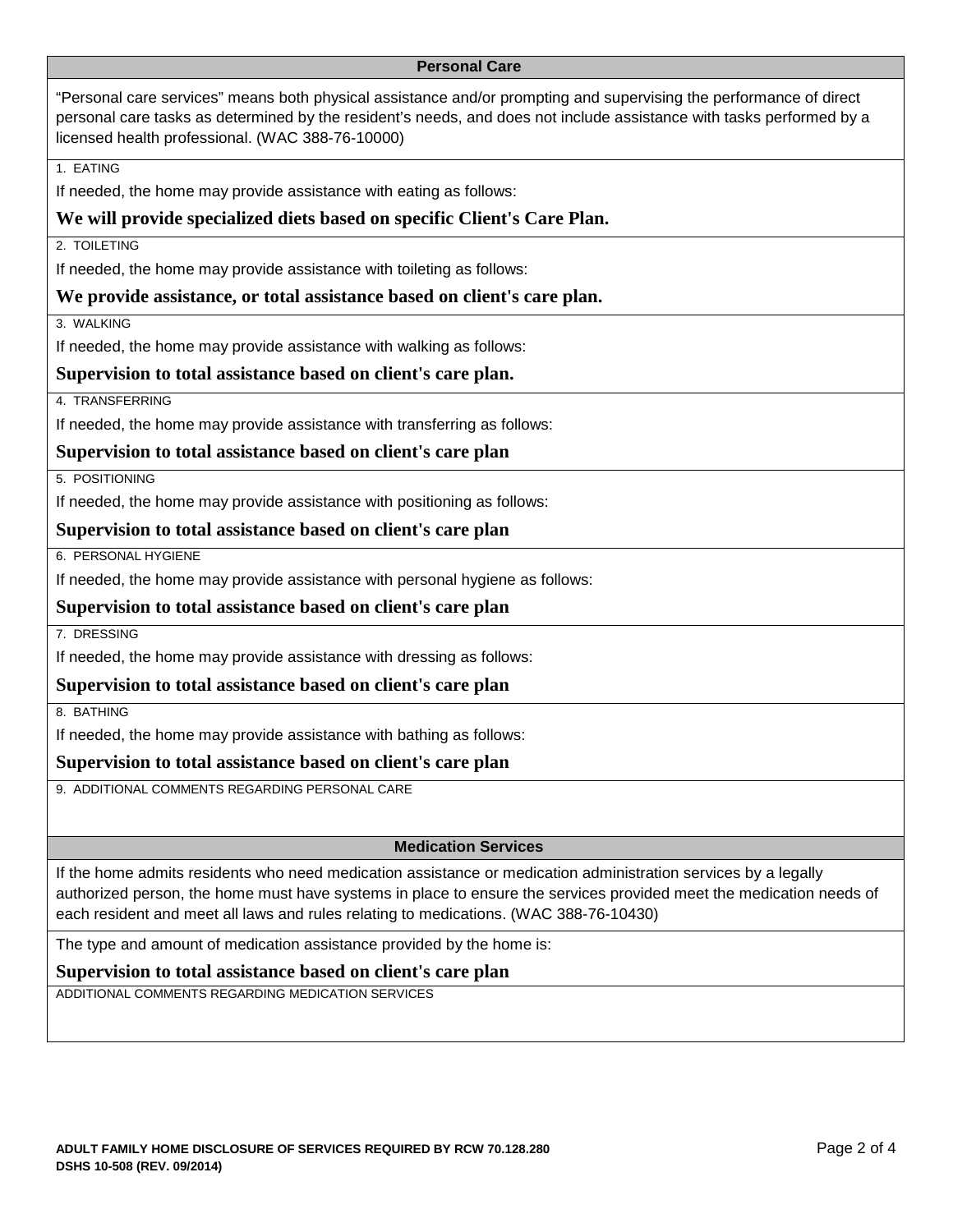<span id="page-2-3"></span><span id="page-2-2"></span><span id="page-2-1"></span><span id="page-2-0"></span>

| <b>Skilled Nursing Services and Nurse Delegation</b>                                                                                                                                                                                                                                                                                                                                                                                                                                         |
|----------------------------------------------------------------------------------------------------------------------------------------------------------------------------------------------------------------------------------------------------------------------------------------------------------------------------------------------------------------------------------------------------------------------------------------------------------------------------------------------|
| If the home identifies that a resident has a need for nursing care and the home is not able to provide the care per chapter<br>18.79 RCW, the home must contract with a nurse currently licensed in the state of Washington to provide the nursing care<br>and service, or hire or contract with a nurse to provide nurse delegation. (WAC 388-76-10405)                                                                                                                                     |
| The home provides the following skilled nursing services:                                                                                                                                                                                                                                                                                                                                                                                                                                    |
| Nurse Delegation-Lyn Comfort, Sunshine home Health Skilled Nursing, Consiltation-Lyn Comfort                                                                                                                                                                                                                                                                                                                                                                                                 |
| The home has the ability to provide the following skilled nursing services by delegation:                                                                                                                                                                                                                                                                                                                                                                                                    |
| Any skilled nursing allowed by WAC                                                                                                                                                                                                                                                                                                                                                                                                                                                           |
| ADDITIONAL COMMENTS REGARDING SKILLED NURSING SERVICE AND NURSING DELEGATION                                                                                                                                                                                                                                                                                                                                                                                                                 |
| The home has on-call nurse and nurse delegator.                                                                                                                                                                                                                                                                                                                                                                                                                                              |
| <b>Specialty Care Designations</b>                                                                                                                                                                                                                                                                                                                                                                                                                                                           |
| We have completed DSHS approved training for the following specialty care designations:                                                                                                                                                                                                                                                                                                                                                                                                      |
| Developmental disabilities                                                                                                                                                                                                                                                                                                                                                                                                                                                                   |
| <b>Mental illness</b><br>$\boxtimes$<br>Dementia<br>$\bowtie$                                                                                                                                                                                                                                                                                                                                                                                                                                |
| ADDITIONAL COMMENTS REGARDING SPECIALTY CARE DESIGNATIONS                                                                                                                                                                                                                                                                                                                                                                                                                                    |
|                                                                                                                                                                                                                                                                                                                                                                                                                                                                                              |
| <b>Staffing</b>                                                                                                                                                                                                                                                                                                                                                                                                                                                                              |
| The home's provider or entity representative must live in the home, or employ or have a contract with a resident manager<br>who lives in the home and is responsible for the care and services of each resident at all times. The provider, entity<br>representative, or resident manager is exempt from the requirement to live in the home if the home has 24-hour staffing<br>coverage and a staff person who can make needed decisions is always present in the home. (WAC 388-76-10040) |
| The provider lives in the home.<br>$\boxtimes$                                                                                                                                                                                                                                                                                                                                                                                                                                               |
| A resident manager lives in the home and is responsible for the care and services of each resident at all times.                                                                                                                                                                                                                                                                                                                                                                             |
| The provider, entity representative, or resident manager does not live in the home but the home has 24-hour staffing<br>coverage, and a staff person who can make needed decisions is always present in the home.                                                                                                                                                                                                                                                                            |
| The normal staffing levels for the home are:                                                                                                                                                                                                                                                                                                                                                                                                                                                 |
| $\boxtimes$ Registered nurse, days and times: On Call and as needed                                                                                                                                                                                                                                                                                                                                                                                                                          |
| Licensed practical nurse, days and times:                                                                                                                                                                                                                                                                                                                                                                                                                                                    |
| Certified nursing assistant or long term care workers, days and times:                                                                                                                                                                                                                                                                                                                                                                                                                       |
| Awake staff at night                                                                                                                                                                                                                                                                                                                                                                                                                                                                         |
| Other:                                                                                                                                                                                                                                                                                                                                                                                                                                                                                       |
| ADDITIONAL COMMENTS REGARDING STAFFING                                                                                                                                                                                                                                                                                                                                                                                                                                                       |
|                                                                                                                                                                                                                                                                                                                                                                                                                                                                                              |
| <b>Cultural or Language Access</b>                                                                                                                                                                                                                                                                                                                                                                                                                                                           |
| The home must serve meals that accommodate cultural and ethnic backgrounds (388-76-10415) and provide                                                                                                                                                                                                                                                                                                                                                                                        |
| informational materials in a language understood by residents and prospective residents (Chapter 388-76 various<br>sections)                                                                                                                                                                                                                                                                                                                                                                 |
| The home is particularly focused on residents with the following background and/or languages:                                                                                                                                                                                                                                                                                                                                                                                                |
| English but can change to accomidate clients needs.                                                                                                                                                                                                                                                                                                                                                                                                                                          |
| ADDITIONAL COMMENTS REGARDING CULTURAL OR LANGUAGE ACCESS<br>This home has served many coultural needs. The Clients and family have been happy with our care.                                                                                                                                                                                                                                                                                                                                |